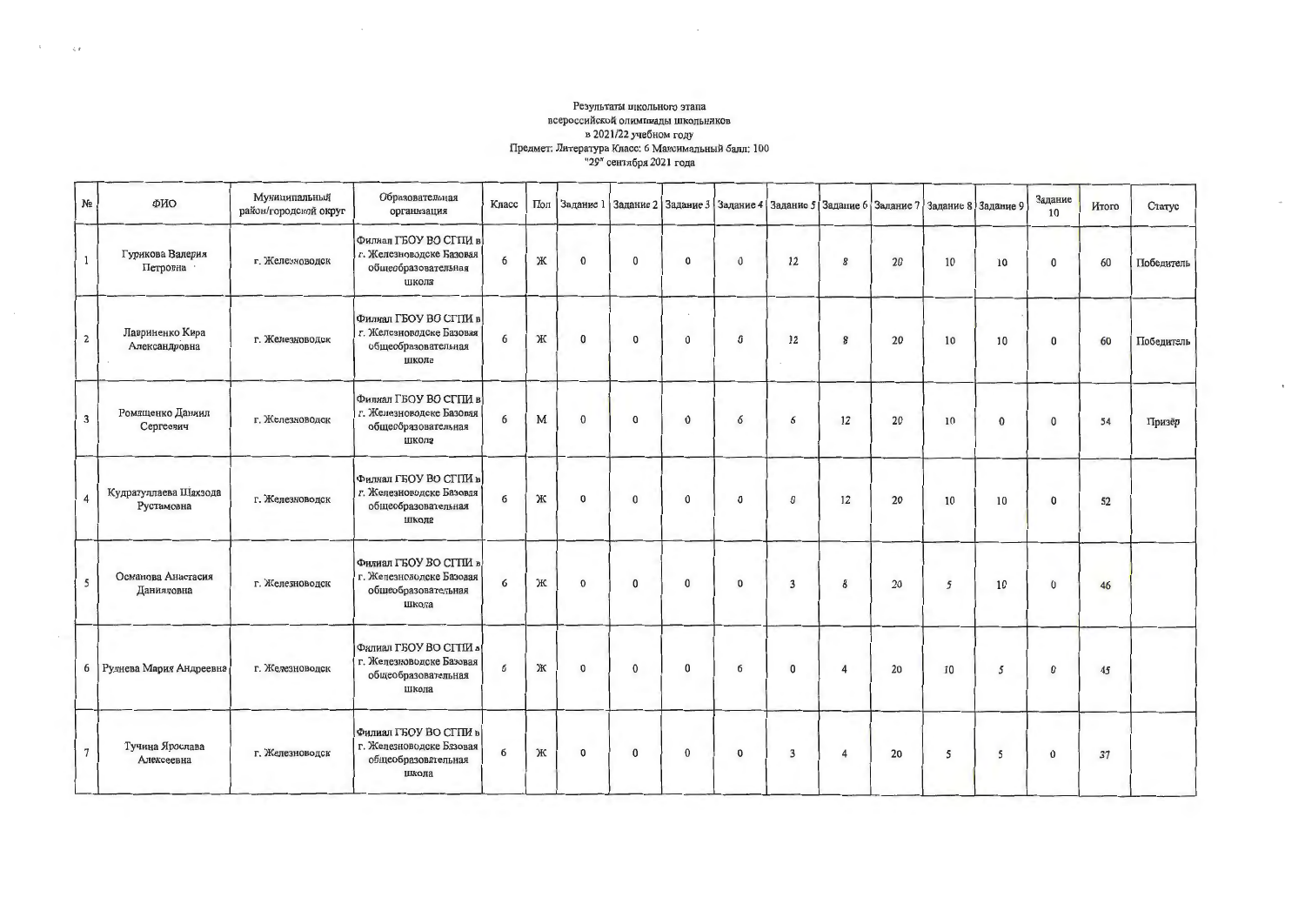| 8 | Саврий Егор Романович             | г. Железноводск                                          | Филиал ГБОУ ВО СГПИ в<br>г. Железноводске Базовая<br>общеобразовательная<br>школа  | 6 | M | $\mathbf 0$ | $\mathbf{0}$ | $\mathbf 0$ | 6 |              | 8 | $\mathbf 0$ | 10             |   | $\mathbf 0$ | 32 |  |
|---|-----------------------------------|----------------------------------------------------------|------------------------------------------------------------------------------------|---|---|-------------|--------------|-------------|---|--------------|---|-------------|----------------|---|-------------|----|--|
|   | 9 Кондря Артур Эдуардович         | orsoBaren.<br>. Железноводски<br>כא נ<br><b>Bagaida</b>  | Филиал ГБОУ ВО СГПИ в<br>т. Железноводске Базовая<br>собщесбразовательная<br>школа | 6 | M | $\bf{0}$    | $\mathbf{0}$ | $\bf{0}$    | 0 | $\mathbf{0}$ |   | 0           | $\overline{0}$ | 5 | $\bf{0}$    | 9  |  |
|   | Председатель жюри:<br>Члены жюри: | <b><i><u>OOHAYON POSSOLO</u></i></b><br>【子王 5】<br>$\sim$ | В.В.Решетникова<br>О.В/Абрамова<br>А.Н.Кузнецова<br>Н.С. Светашова                 |   |   |             |              |             |   |              |   |             |                |   |             |    |  |

 $\label{eq:2} \frac{1}{\sqrt{2\pi}}\sum_{i=1}^n\frac{1}{\sqrt{2\pi}}\sum_{i=1}^n\frac{1}{\sqrt{2\pi}}\sum_{i=1}^n\frac{1}{\sqrt{2\pi}}\sum_{i=1}^n\frac{1}{\sqrt{2\pi}}\sum_{i=1}^n\frac{1}{\sqrt{2\pi}}\sum_{i=1}^n\frac{1}{\sqrt{2\pi}}\sum_{i=1}^n\frac{1}{\sqrt{2\pi}}\sum_{i=1}^n\frac{1}{\sqrt{2\pi}}\sum_{i=1}^n\frac{1}{\sqrt{2\pi}}\sum_{i=1}^n\frac{$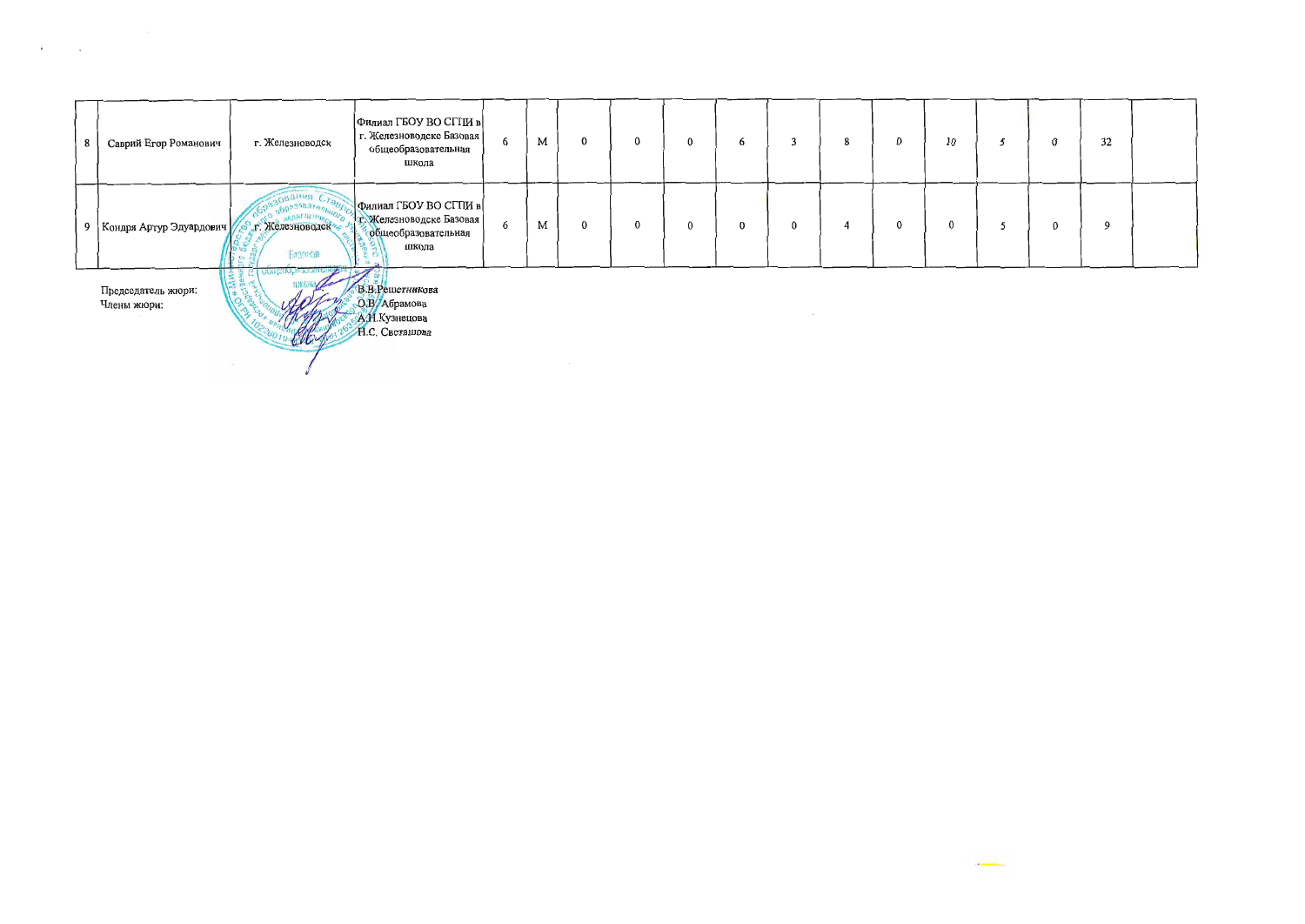## Результаты школьного этапа всероссийской олимпиады школьников<br>в 2021/22 учебном году Предмет: Литература Класс: 7 Максимальный балл: 100<br>"29" сентября 2021 года

| N2 | ФИО                               | Муниципальный<br>район/городской<br>округ          | Образовательная организация                                                     | Класс | Пол | Задание 1 | Задание 2 | Задание 3 | Задание 4 | Задание 5 | Задание б | Задание 7 | Задание 8 | Задание 9    | Задание 10 | Итого        | Статус     |
|----|-----------------------------------|----------------------------------------------------|---------------------------------------------------------------------------------|-------|-----|-----------|-----------|-----------|-----------|-----------|-----------|-----------|-----------|--------------|------------|--------------|------------|
|    | Мнацаканян Ангелина<br>Эдуардовна | г. Железноводск                                    | Филиал ГБОУ ВО СГТІЙ в г.<br>Железноводске Базовая<br>общеобразовательная школа |       | ж   |           |           |           | 10        | 10        | 15        | 12        | $\bf{0}$  | $\Omega$     |            | 69           | Победитель |
|    | Эльдарова Сабина Ильдаровна       | г. Железноводск                                    | Филиал ГБОУ ВО СГПИ в г.<br>Железноводске Базовая<br>общеобразовательная школа  |       | Ж   |           |           |           | 10        | 15        | 10        | 12        | $\Omega$  | $\Omega$     | $\Omega$   | 69<br>$\sim$ | Победитель |
|    | Меликсетян Арина Арсеновна        | г. Железноводск                                    | Филиал ГБОУ ВО СГПИ в г.<br>Железноводске Базовая<br>общеобразовательная школа  |       | ж   |           | 8         | 8         | 10        | 10        | 10        | 12        | 0         | $\bf{0}$     | $\Omega$   | 64           |            |
|    | Попов Богдан Денисович            | г. Железноводск                                    | Филиал ГБОУ ВО СГПИ в г.<br>Железноводске Базовая<br>общеобразовательная школа  |       | M   |           | 8         | 8         | 8         | 10        | 10        | 12        | $\Omega$  | $\Omega$     | $\Omega$   | 64           |            |
|    | Романовская Ольга<br>Михайловна   | г. Железноводск                                    | Филиал ГБОУ ВО СГПИ в г.<br>Железноводске Базовая<br>общеобразовательная школа  |       | Ж   |           | 8         | 8         | 10        |           | 15        | 12        | $\Omega$  | $\Omega$     |            | 64           |            |
|    | Исаков Исак Азарьевич             | <b>С. Железноводск</b>                             | Филиал ГБОУ ВО СГПИ в г.<br>Железноводске Базовая<br>общеобразовательная школа  |       | M   |           | 8         | 8         | 10        | 10        |           | 12        | $\Omega$  | $\Omega$     |            | 56           |            |
|    | Писклов Савелий Павлович-         | Call Call of<br>г. Железноводск<br><b>Hamilton</b> | Филиал ГБОУ ВО СГПИ в г.<br>Железноводске Базовая<br>общеобразовательная школа  |       | M   |           | 8         | 8         |           |           |           | 9         | 0         | $\mathbf{0}$ |            | 51           |            |
|    | Председатель жюри:                | Altons                                             | В.В.Решетникова<br>$\Delta Q_1 Q_2 / \Delta z$                                  |       |     |           |           |           |           |           |           |           |           |              |            |              |            |

Члены жюри:

 $\sim 10^{-11}$ 

**OB** Aбрамова

 $\sim 10^{11}$ 

 $\mathcal{L}(\mathcal{L}(\mathcal{L}(\mathcal{L})))$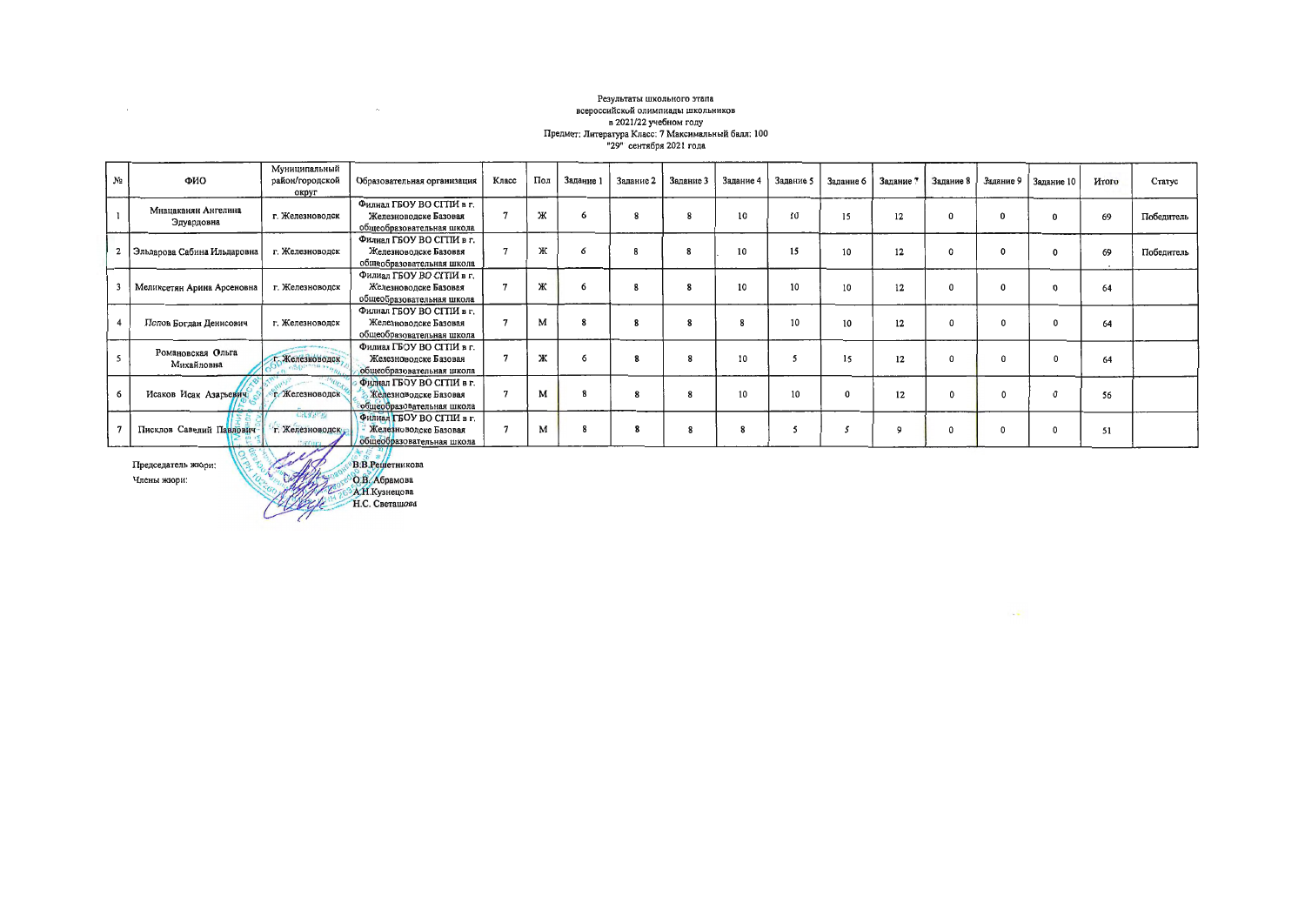## Результаты школьного этапа всероссийской олимпиады школьников всероссииском олимпиады школьников<br>в 2021/22 учебном году<br>Предмет: Литература Класс: В Максимальный балл: 100<br>"29"сентября 2021 года

 $\sim 10^{-1}$ 

| No | ФИО                            | Муниципальный<br>район/городской<br>округ                                                             | Образовательная организация                                                                          | Класс | Пол                  | Задание 1 | Задание 2 | Задание 3 | Задание 4 | Задание 5 | Задание 6 | Задание 7 | Задание 8       |          | Задание 9   Задание 10 | <b>H</b> roro | Статус     |
|----|--------------------------------|-------------------------------------------------------------------------------------------------------|------------------------------------------------------------------------------------------------------|-------|----------------------|-----------|-----------|-----------|-----------|-----------|-----------|-----------|-----------------|----------|------------------------|---------------|------------|
|    | Голубев Владимир<br>Сергеевич  | г. Железноводск                                                                                       | Филиал ГБОУ ВО СГПИ в г.<br>Железноволске Базовая<br>общеобразовательная школа                       | 8     | M                    | 10        | 10        | Ô.        |           |           |           |           | 10 <sup>°</sup> | $\Omega$ |                        | 60            | Победитель |
|    | Смеловская Диана<br>Алексеевна | г. Железноводск                                                                                       | Филиал ГБОУ ВО СГПИ в г.<br>Железноводске Базовая<br>общеобразовательная школа                       | 8     | Ж                    | 10        | 10        |           |           |           |           |           | 10              |          |                        | 60            | Победитель |
|    | Губайдуллин Дамир<br>Наильевич | Келезноводск                                                                                          | Филиал ГБОУ ВО СГТІИ в г.<br>Железноводске Базовая<br>общеобразовательная школа                      |       | м                    |           |           |           |           |           |           |           | 10              | 15       |                        | 57            |            |
|    | Антонова Яна<br>Вадимовна      | г. Железноводск                                                                                       | Филиал ГБОУ ВО СГПИ в г.<br>Железноводске Базовая<br>общеобразовательная школа                       |       | ATC.<br>ж            | 10        | 10        |           |           |           |           |           |                 |          |                        | 53            |            |
|    | Конурова Валерия<br>Вадимовна  | <b>CANNER AVAILABLE</b><br>г. Железноводск<br>$\mathcal{L}$ $\mathcal{L}$ $\mathcal{L}$ $\mathcal{L}$ | Филиал ГБОУ ВО СГТІИ в г.<br>Железноводске Базовая<br>общеобразовательная школа<br>$10^{10}$ 0 $0$ / |       | 50 <sub>0</sub><br>ж |           | 10        |           |           |           |           |           |                 |          |                        | 52            |            |

Председатель жюри:<br>Члены жюри:

A B.B. Penderunkosa

 $\sim$